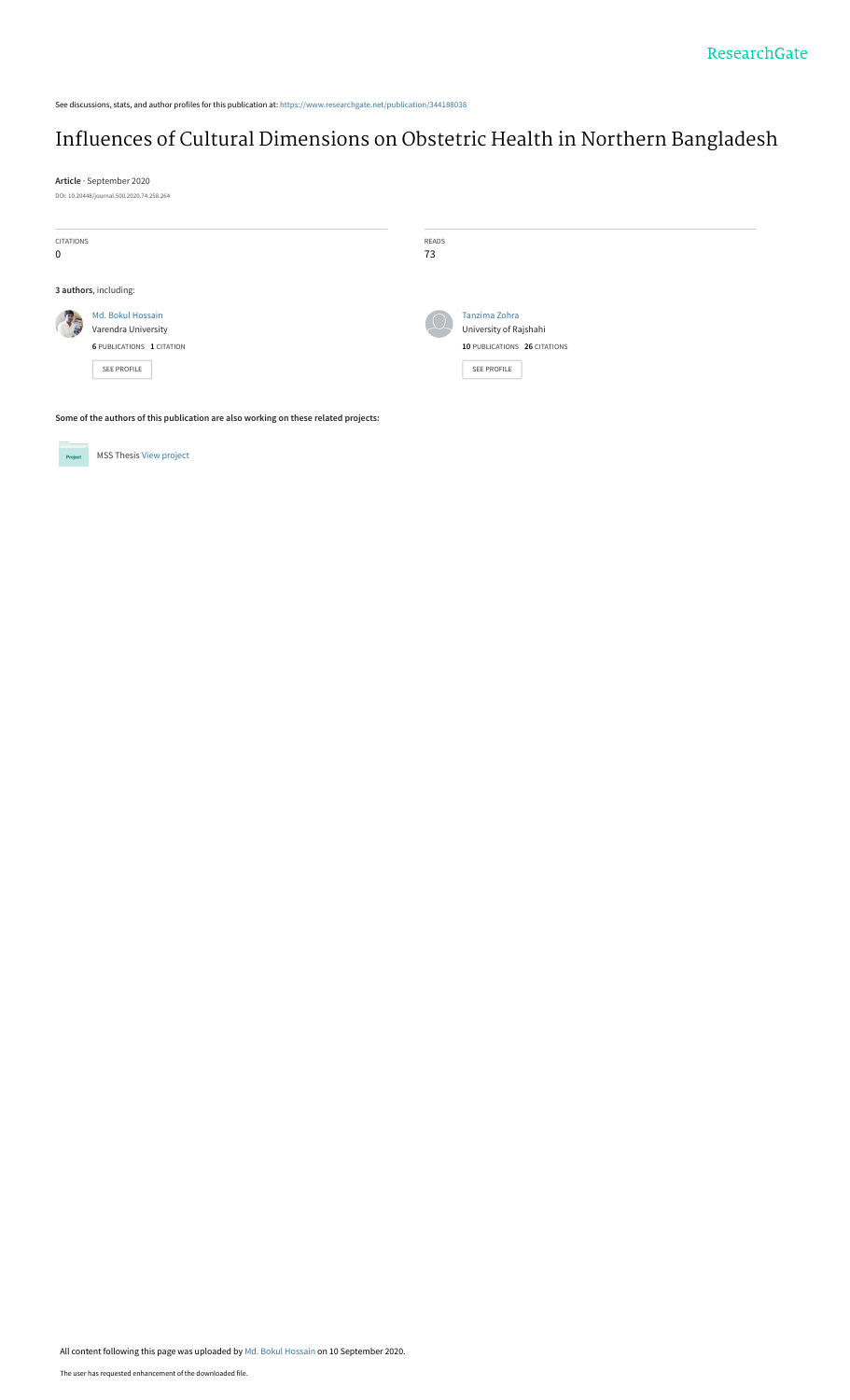**Asian Journal of Social Sciences and Management Studies** *Vol. 7, No. 4, 258-264, 2020 ISSN(E) 2313-7401/ ISSN(P) 2518-0096 DOI: 10.20448/journal.500.2020.74.258.264 © 2020 by the authors; licensee Asian Onl[ine Journal P](https://www.asianonlinejournals.com/index.php/AJSSMS/article/view/2118)[ublishing Group](http://crossmark.crossref.org/dialog/?doi=10.20448/journal.500.2020.74.258.264&domain=pdf&date_stamp=2017-01-14)*

Check for Check for updates

## **Influences of Cultural Dimensions on Obstetric Health in Northern Bangladesh**

**Md. Bokul Hossain<sup>1</sup> Md. Siddiqur Rahman<sup>2</sup> Tanzima Zohra Habib<sup>3</sup>** *( Corresponding Author)*

*<sup>1</sup>Lecturer, Department of Sociology, Varendra University, Bangladesh. <sup>2</sup>Professor, Department of Sociology, University of Rajshahi, Bangladesh. <sup>3</sup>Professor, Department of Social Work, University of Rajshahi, Bangladesh.*

#### **Abstract**

The present study attempts to explore the cultural dimensions that influence obstetric health in suburban areas in northern Bangladesh. Mixed methods were used to conduct the present study. One hundred and twenty-five (125) respondents were selected through purposive sampling; all the female respondents had given birth within the last two years. Additionally, twenty (20) case studies and five (5) key informants' analysis were conducted in this regard. The research findings showed that some sociocultural factors such as patriarchy, conservative attitudes towards female gender, food taboos, high workload, shyness and taboo around gynecological and obstetric health issues, and perception of women being a family burden influenced obstetric health adversely. Also, many other cultural practices regarding obstetric health were noticed to have influenced obstetric health in the area in various other ways.

**Keywords:** Culture, Patriarchy, Food taboo, Over workload, Culture of shyness, Culture of being burden, Obstetric health. **JEL Classification:** I19 Health: Other.

**Citation** | Md. Bokul Hossain; Md. Siddiqur Rahman; Tanzima Zohra Habib (2020). Influences of Cultural Dimensions on Obstetric Health in Northern Bangladesh. Asian Journal of Social Sciences and Management Studies, 7(4): 258-264. **History:** Received: 5 June 2020 Revised: 14 July 2020 Accepted: 17 August 2020 Published: 9 September 2020 **Licensed:** This work is licensed under a Creative Commons [Attribution 3.0 License](http://creativecommons.org/licenses/by/3.0/)<sup>(cc)</sup> **Publisher:** Asian Online Journal Publishing Group

**Acknowledgement:** All authors contributed to the conception and design of the study.

**Funding:** This study received no specific financial support.

**Competing Interests:** The authors declare that they have no conflict of interests.

**Transparency:** The authors confirm that the manuscript is an honest, accurate, and transparent account of the study was reported; that no vital features of the study have been omitted; and that any discrepancies from the study as planned have been explained. **Ethical:** This study follows all ethical practices during writing.

#### **Contents**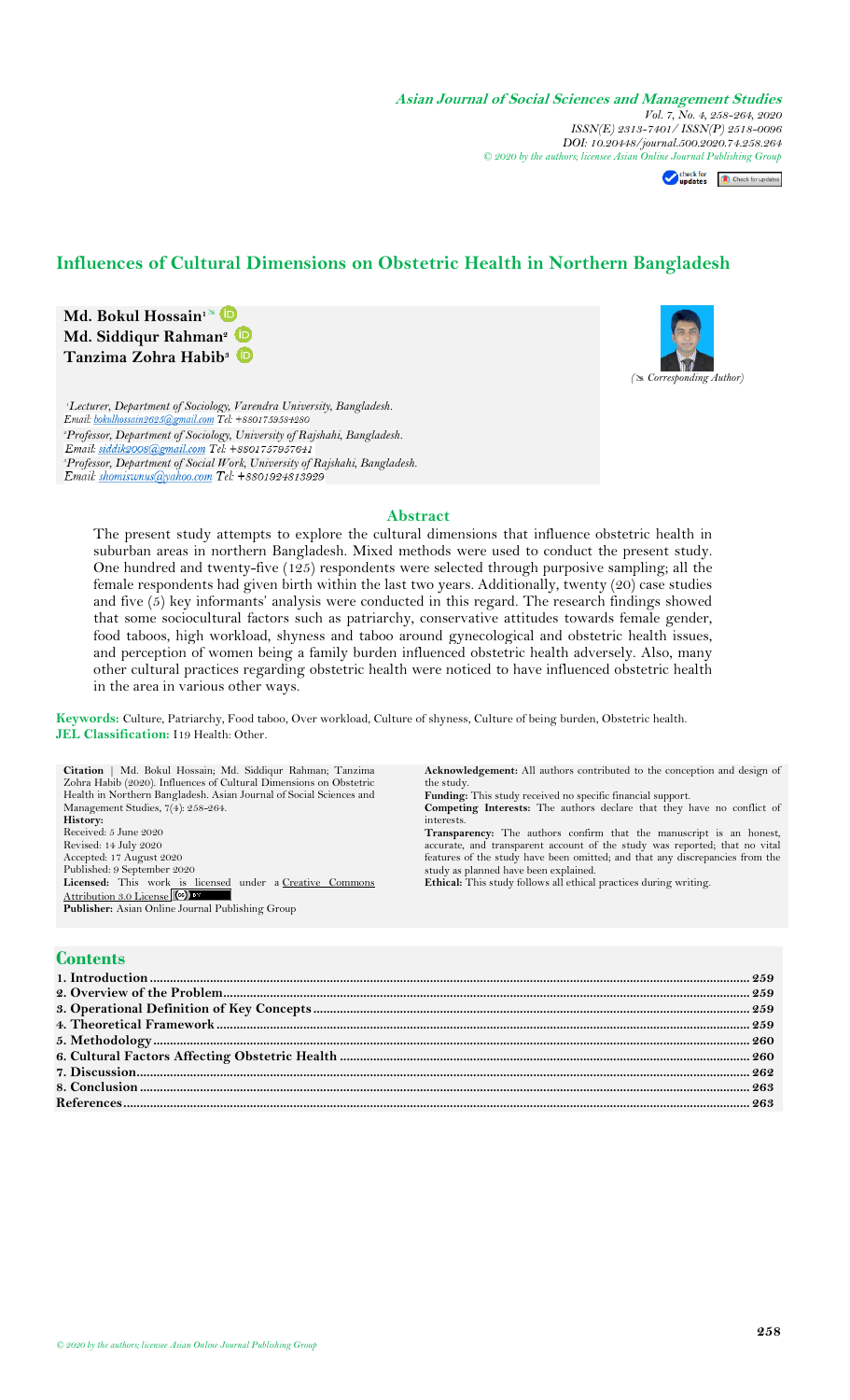#### **Contribution of this paper to the literature**

The paper attempts to portray the adverse effects of different cultural factors on obstetric health of the respondents.

## <span id="page-2-0"></span>**1. Introduction**

Health is a holistic concept [\(Park, 2009\)](#page-7-0). According to the [World Health Organization \(1946\)](#page-7-1) "Health is a state of complete physical, mental and social well-being and not merely an absence of disease or infirmity." Within the discussion of health, obstetric health is very important. It is related to maternal mortality ratio (MMR) which is now widely considered as crucial indicators of the overall health status of a country. Over the last two decades of the past century, women's health issues have attained higher international visibility and renewed political commitments [\(Global Health Council,](#page-7-2) 2000).The international communities have constantly stated its commitment to decrease the high levels of maternal mortality in developing countries. Many initiatives have been taken through different conferences (the 1987 Safe Motherhood Conference in Nairobi, Kenya; the 1990 World Summit for Children at United Nations Headquarters; the 1994 International Conference on Population and Development in Cairo, Egypt; the 1995 Fourth World Conference on Women in Beijing, China; 'Nairobi 10 Years On' in Sri Lanka in 1997; the Millennium Development Goals in 2000; and The Sustainable Development Goals established by the United Nations in 2105) throughout the world [\(World Health Organization,](#page-7-3) 2009). These initiatives have been trying to enable women to live a healthy life by developing different policies and programs.

Despite these attempts many cultural factors have influenced women's health, especially obstetric health in various ways. Among the cultural factors patriarchy, conservative attitude towards female gender, food taboos, heavy workload, the culture of shyness, and cultural perception of being burden have been taken into consideration in this study. A number of studies on factors influencing obstetric health care have been reviewed and the various cultural factors that were found to impact such health included gender, religion-based cultural practices, literacy and language barriers, shared cultural similarities across different religious faiths, gender role expectations in a patriarchal society, traditional medicines and spiritual healers (Pir),malnutrition and risky birth practices [\(Adamu &](#page-6-2)  [Salihu, 2002;](#page-6-2) [Dennis, Fung, & Grigoriadis, 2007;](#page-7-4) [Emily, 2013;](#page-7-5) [Khanum & Taufikuzzaman, 2012;](#page-7-6) [Lowe, Chen, &](#page-7-7)  [Huang, 2016;](#page-7-7) [Shole, 2017;](#page-7-8) [Walton & Schbley, 2013\)](#page-7-9). Some authors [Bryman \(2016\)](#page-7-10); [Tuckman \(1999\)](#page-7-11) have pointed out that generally three kinds of research gaps are observed through literature reviews: data or contextual gap (lack of up-to-date data or studies in particular social context), methodological gap (lack of proper methods or sample used in previous studies) and theoretical gap (lack of theoretical footings as to the explanation of the phenomenon). The present study was conducted in the backdrop of data or contextual gaps. Therefore, the purpose was to assess the cultural dimensions of obstetric health in northern Bangladesh. The findings are expected to be helpful in policy making to acquire the goal-3 of Sustainable Development Goals (SDGs).

#### <span id="page-2-1"></span>**2. Overview of the Problem**

Many women die and suffer from various preventable complications every year all over the world. Though different reports regarding obstetric health have shown major achievements in obstetric health fields [\(Bangladesh](#page-6-3)  [Ministry of Health and Family Welfare, 2015,](#page-6-3) [2017;](#page-6-4) [World Health Organization, 2019\)](#page-7-12)obstetric health complications is still a main cause of death among women in developing countries like Bangladesh. According to the [World Health Organization \(2019\)](#page-7-12) while motherhood is often a positive and fulfilling experience, for too many women it is associated with suffering, ill-health, and even death. The major direct causes of maternal morbidity and mortality include hemorrhage, infection, high blood pressure, unsafe abortion and obstructed labor. Many factors like education, place of residence, occupation, maternal age, number of living children, gravid, marital status, religion, and ethnicity [\(Asundep et al., 2013;](#page-6-5) [Dahal, 2013;](#page-7-13) [Emily, 2013;](#page-7-5) [Khanum & Taufikuzzaman, 2012;](#page-7-6) [Lowe et](#page-7-7)  [al., 2016;](#page-7-7) [Mathe, 2017;](#page-7-14) [Ogundairo & Jegede, 2016;](#page-7-15) [Shole, 2017;](#page-7-8) [Simkhada, Teijlingen, Porter, & Simkhada, 2008;](#page-7-16) [Stella & Adesegun, 2009;](#page-7-17) [Ye, Yoshida, Harun-Or-Rashid, Sakamoto, & Sakamoto, 2010;](#page-7-18) [Zakar, Zakar, & Itani, 2011\)](#page-7-19) contribute to obstetric complications. Among these, cultural factors are also very crucial. Culture is a part and parcel of human life and cultural practices are more pervasive and deeply rooted than most other elements of society. It cannot be changed overnight. Therefore, the researchers intended to explore the cultural factors that affect obstetric health to acquire goal-3 of the Sustainable Development Goals. The researchers present the findings in this paper about how and to what extent cultural factors influence obstetric health in northern Bangladesh.

## <span id="page-2-2"></span>**3. Operational Definition of Key Concepts**

The following concepts are defined to clarify the connotation they reflect in this paper:

Obstetric Health: It refers to the health of women during pregnancy, childbirth and postpartum or postnatal period.

Culture: It is understood as the ideas, customs and social behaviors of a particular group. From a holistic perspective, "culture… is that complex whole which includes knowledge, beliefs, art, morals, law, customs, and any other capabilities and habits acquired by a man as a member of society [\(Tylor, 1871\)](#page-7-20)." In the present study as well as in this paper, culture refers to the practices related to obstetric health including patriarchal norms, common socialization process, food taboos, gender roles, rituals regarding childbirth, etc.

#### <span id="page-2-3"></span>**4. Theoretical Framework**

The present study is related to the field of Medical Sociology. A good number of theoretical propositions are available in the field of Sociology. But almost all the well-known sociological theories are constructed in the social contexts of developed countries. Those theories cannot be applied directly or completely to explain the facts and phenomena of a developing country. It may take more than one theory to explain a fact of developing country. In the context of Bangladesh, certain theories seem to create more controversies and confusion, and fail to explain local sociocultural complexities. Therefore, cultural bound theory and pathway model have been used as theoretical framework in this paper.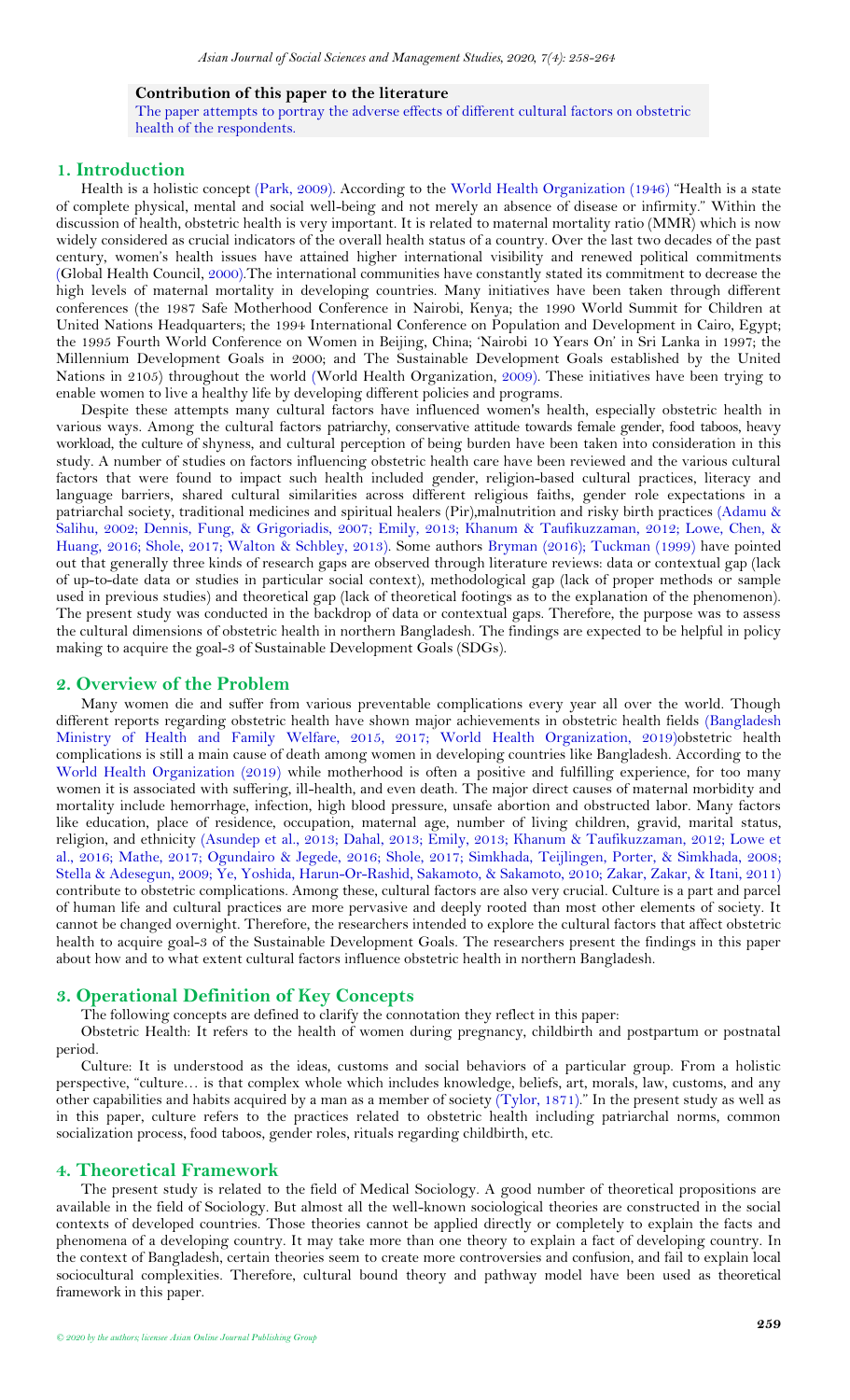[Yap \(1951\)](#page-7-21) and [Lambo \(1955\)](#page-7-22) pioneered the work on cultural dimensions of health and illness among the people of non-industrial societies [\(Erinosho, 1998\)](#page-7-23). According to these pioneers' opinion, health and disease are to a large extent shaped by culture. As they have theorized, health, diseases and curative measures are to some extent shaped by prevailing culture of the people. Since culture is super organic and individuals have no reality of their own outside their culture, culture to a reasonable extent determines the total ways of life. In relation to this study, patriarchal and conservative attitudes towards gender, food taboos, over workload, the culture of shyness about obstetric care and cultural perception of being a burden in the family – all are cultural issues which determine individuals' patterns of interaction within the social system and in turn enhance their adaptability and mastering of the environment. Individuals' ability to reason out their own social reality pertinent to reproductive health and choice of foods are constrained within the norms and values of the society [\(Onabanjo & Nwokocha, 2012\)](#page-7-24). The present researchers wanted to understand the cultural factors affecting obstetric health particularly in the context of the study area in light of this theory.

Suchman was the first to use the pathway model to describe the various steps in the process of healthcare seeking from the identification of symptoms to the use of particular healthcare providing facilities. This model aims to identify a logical sequence of steps [\(The University of British Columbia, 2015\)](#page-7-25)[. Rosenstock \(1966\)](#page-7-26) 'Health Belief Model' is also a pathway model. [Glanz, Rimer, and Lewis \(2002\)](#page-7-27) and the [National Cancer Institute \(NCI\) \(2003\)](#page-7-28) state that this model is by far the most commonly used theory in health education and health promotion. The Health Belief Model (HBM) is a psychological model that attempts to explain and predict health behaviors. There are seven constructs of the Health Belief Model. Each of these perceptions, individually or in combination, can be used to explain health behavior. The first four constructs were developed as the original tenets of the Health Belief Model. The last three were added as research about the Health Belief Model evolved. These constructs are perceived severity, perceived susceptibility, perceived benefits, perceived barriers, modifying variables, cues to action, self-efficacy. In this study, the researchers aimed to understand the influence of different cultural factors on the different stages of the Health Belief Model.

## <span id="page-3-0"></span>**5. Methodology**

The present research was exploratory in nature and used both qualitative and quantitative methodologies. A social survey, as well as a case study method has been used in the present study. A checklist, questionnaire, tape recorder, and mobile phone have been administered as tools of data collection. Due to the nature of the present study, a combination of interview, in-depth interview and empirical observation have been used as the techniques of data collection. In other words, the objectives of the present study determined these techniques of data collection. Data was collected mainly from the primary source. A secondary source was also been included to strengthen primary data. The researchers purposefully chose ward no.30 of Rajshahi City Corporation of Bangladesh as a study area. This ward consists of seven colonies named *Budpara, Mohonpur, Mirzapur, Choddopai, MaskataDigi, Behas and Rajshahi University*. For identifying the population of the given area, a baseline survey was conducted and it was found that the total number of households was approximately 2,700 and the number of women who had delivered within the last two years was 1,212. It was 613 in 2016 and 599 in 2017 (EPI). It is censured by the local government and the community health center situated in the study locale. Among those 1,212 women who had delivered within the last two years, 125 were selected through purposive sampling as sample by using the sample size calculator of the Australian Bureau of Statistics (ABS) which recommends 10% of the total population (Confidence Level =  $95\%$ , Population Size = 1212, Proportion = 0.1, Confidence Interval = 0.05, Confidence Interval: Upper = 0.15000 and Lower = 0.05000, Standard Error = 0.02551, Relative Standard Error (RSE) = 25.51, Sample Size= 125). The individuals have been considered as the unit of analysis in this study. Besides, twenty (20) case studies and five (5) key informant analyses have been performed. Cultural factors that affect obstetric health have been explained based on the individual. The present research had been carried out for a period of three months and data was collected through a period of 29 days from 23 January 2018 to 20 February 2018. The researchers used various statistical methods such as tabulation, classification, frequency distribution, percentage, coding, measures of mean, different measurement scale for processing and analyzing the primary data. Two computer software (Microsoft Office Excel-2007 and Statistical Packages for the Social Sciences (SPSS)-20) was used for the interpretation and presentation of the obtained data. This paper presents findings of the research originally conducted for the academic purpose of completing an MSS thesis. A certificate has been issued by the thesis supervisor approving the ethical conducts of undertaking the research in the context of Bangladesh.

#### <span id="page-3-1"></span>**6. Cultural Factors Affecting Obstetric Health**

According to [Bierstedt and Bierstedt \(1970\)](#page-6-6) holistic understanding, "Culture is that complex whole that consists of everything we think, do and have as members of society."It is said that culture includes all the positive and negative aspects of human life. All aspects of human life are influenced by the culture of a given society. Obstetric health is a vital as well as critical and sensitive period of women's life. It is also influenced by different aspects of culture. [Bloom, Wypij, and Gupta \(2001\)](#page-7-29) found that tradition also dictates women's experience of obstetric care and that women rely on traditional medicines and spiritual healers. The researchers in this study observed that some elements of the local culture such as patriarchal notions, conservative attitudes regarding gender roles, food taboos, workload, the cultural practices that reflect shyness and attitudes towards women as burdens influenced the obstetric health of the women in many ways. The influences of the different cultural factors on obstetric health found in the study are explained below:

#### *6.1. Patriarchy*

Patriarchy is the term which always indicates the rule of men, not just over women but also over the general structure of social relations. The term is therefore about the power of men, a power which extends to the individual jurisdiction of men (or a man) over a family and its members, as well as the more general power of "the male" over the organization of a social group or a society [\(Turner, 2006\)](#page-7-30). Patriarchy affects obstetric health in different ways as presented and discussed below: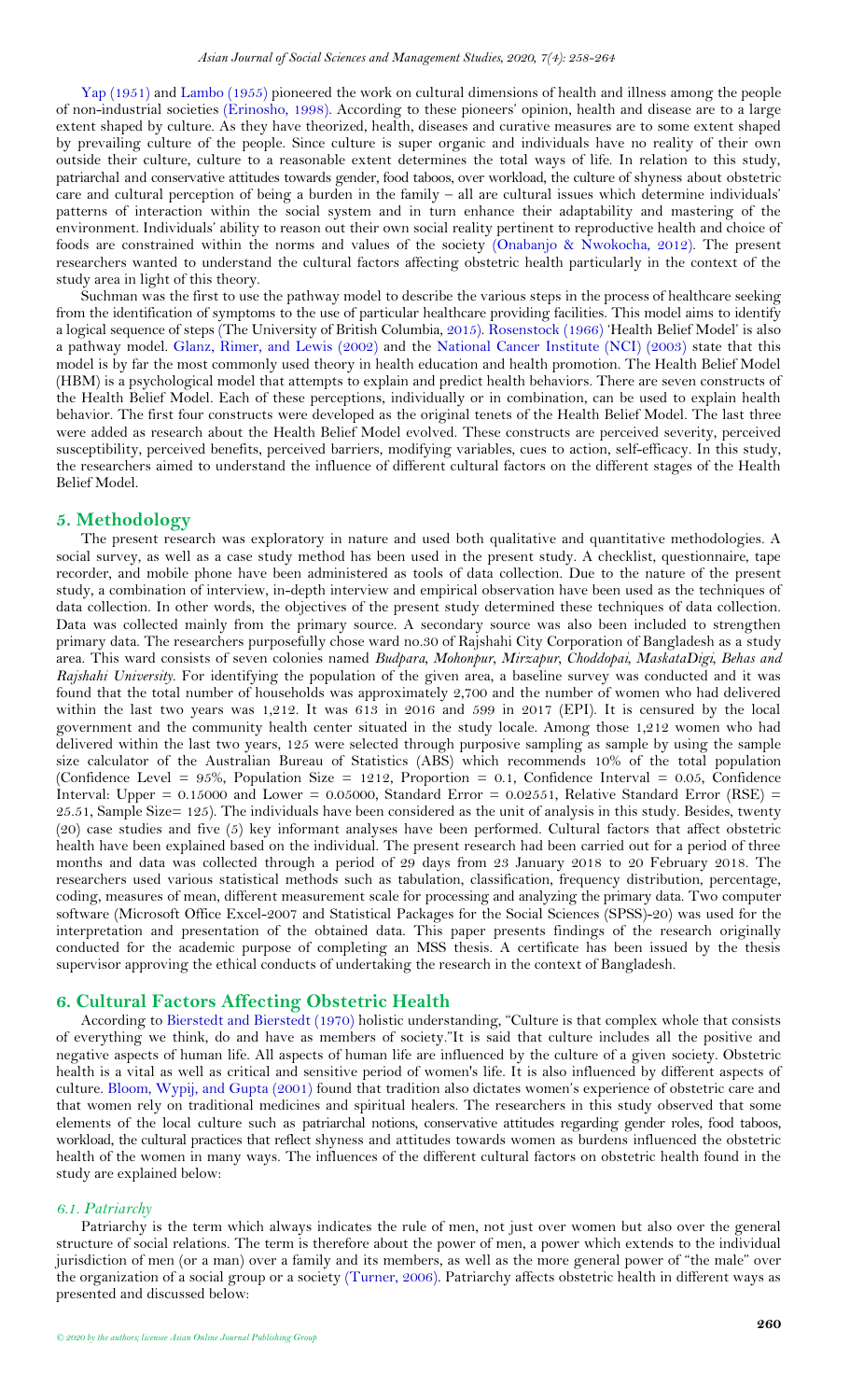#### *6.1.1. Lack of Decision Making Power*

<span id="page-4-0"></span>The family structure of the Indian subcontinent is patriarchal in nature. For this reason, women's opinion in the family decision is largely ignored. This situation has a great impact on obstetric health.

| Table-1. Lack of decision making power in family. |               |                |  |
|---------------------------------------------------|---------------|----------------|--|
| <b>Decision Making Power in Family</b>            | Frequency (f) | Percentage (%) |  |
| Yes                                               |               | 16.8           |  |
| Nο                                                | 104           | 83.2           |  |
| Total                                             | 125           | 100.00         |  |

Despite the multiple ways women contribute to their families, they often hold unfavorable and unequal positions in the household. For example, the above [Table](#page-4-0) 1 shows that the majority of the women in this study did not have the power or liberty to make a family decision. Most of the respondents (83.2%) reported that their opinion was ignored in making a family decision like having a baby or the total number of children, the marriage of children and so on. Only 16.8% respondents said that their opinion was valuable in the making of a family decision. As most of the respondents did not have control over family decisions, they worked without pleasure. It happens even during pregnancy and postpartum period. It also happens even for decisions about taking treatment for illnesses. The following table shows the respondents' status in making such decisions:

<span id="page-4-1"></span>

| <b>Table-2.</b> Lack of decision making power in the family about receiving treatment. |               |                |  |
|----------------------------------------------------------------------------------------|---------------|----------------|--|
| <b>Decision Making Power in Receiving Treatment</b>                                    | Frequency (f) | Percentage (%) |  |
| Yes                                                                                    |               | 76.19          |  |
| No                                                                                     |               | 23.81          |  |

Total 21 100.00

About 76% of the 21 respondents, who reported having a voice in making a family decision, also had the ability to make decisions by themselves about receiving a treatment whereas 23.81% reported not making a decision in this regard [Table](#page-4-1) 2. Through the case study of a woman named Lakshmi Rani*,* it was evident that women have no freedom to stop their daily activities without the advice of a medical practitioner in the study area (Viz. case study-4). They have to perform their household chores according to the will of their husband or family head. A 25 years old woman in the study looked much older like a 45 years old woman. She referred to the wrinkles on her face and said that the continuous household works even during pregnancy impacted her look. Another woman named Sarmin Begum said that they really work very hard (Viz. Case Study-6). In the remote area of Northern Bangladesh, there is no free time even for pregnant women and for new mothers just after giving birth within a week.

#### *6.1.2. Process of Socialization*

The socialization process of the respondents' family tends to be dominated by patriarchal values wherein female family members are taught to tolerate all kinds of violence against them. Many proverbs like "patience has its reward" are regularly taught to promote such kinds of patriarchal values.

#### *6.1.3. Attitudes towards Gender*

In the study area, people maintain conservative ideas about different gender roles for men and women. It is also a result of patriarchal culture. It also affects obstetric health among women adversely. Because of such conservative attitudes, women do not get opportunities to make decisions about their self-care and wellbeing, treatment, and workload.

#### *6.1.4. Authority in Procuring Consumer Goods*

Usually the male member of a family was found to be in charge of deciding what food items should be bought or prepared to be consumed because the consumer goods are brought by the male member of the family. It is a result of the patriarchal norm that hinders women to go to the market in most rural areas including the area of the current study. [Onabanjo and Nwokocha \(2012\)](#page-7-24) reported that men's choice of foods have significantly influenced their wives' choice of foods and eating patterns, before and during pregnancy; this is similar to the findings of the present study.

### *6.2. Heavy Workload of Women in Family*

In a family, a woman works from morning till night. There is hardly any break for women even during pregnancy and postpartum period. There is no chance to relieve their domestic chores unless it is advised by health personnel.

<span id="page-4-2"></span>

| <b>Table-3.</b> I chorinance of household work during the period of pregnancy, childbirth and postuatal phase<br>Performing Household Work<br>Percent $(\%)$<br>Frequency (f) |    |       |  |
|-------------------------------------------------------------------------------------------------------------------------------------------------------------------------------|----|-------|--|
| $\rm Yes$                                                                                                                                                                     | 45 | 36.0  |  |
|                                                                                                                                                                               | 80 | 64.0  |  |
| Total                                                                                                                                                                         | 25 | 100.0 |  |

**Table-3.** Performance of household work during the period of pregnancy, childbirth and postnatal phase

Women are usually exempted from performing hard work, especially heavy weight lifting work during pregnancy and the postpartum period. it tends to create obstetric complications. But findings of this study [Table](#page-4-2) 3 showed that 36% of respondents had performed heavy and hard work during pregnancy and even postpartum period. Though 64% women did not perform any hard work during pregnancy and postpartum period, a significant number of women, as high as 36%, bore the risks of growing obstetric complications. It was observed by the researchers that drinking water is collected and fetched exclusively by women in the study areas.In many ways, these household tasks prevent women from seeking health care in the earlier stages of their pregnancies. Women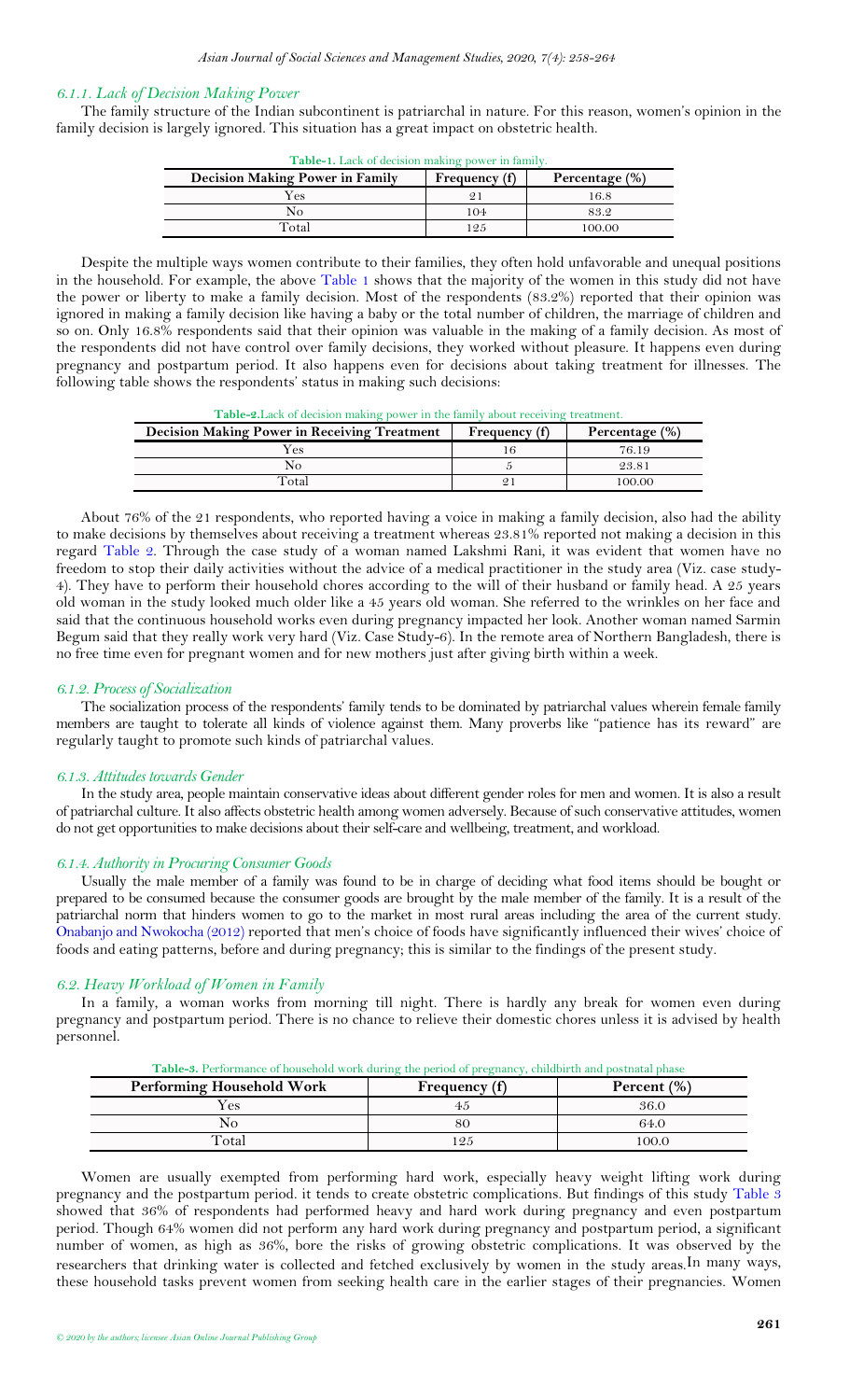<span id="page-5-1"></span>have to perform many risky and hard menial works during pregnancy, childbirth and postpartum period within the family without the help of others. This is detrimental to their health. This phenomenon is shown in the table below.

| Table-4. Getting Assistance with Household Work during the period of pregnancy, childbirth and postnatal phase. |  |  |  |
|-----------------------------------------------------------------------------------------------------------------|--|--|--|
|                                                                                                                 |  |  |  |

| <b>Getting Assistance with Work</b> | Frequency (f) | Percent $(\%)$ |
|-------------------------------------|---------------|----------------|
| 7es                                 |               | 28.0           |
| NO                                  | 90            | 72.0           |
| Total                               | 125           | 00.0           |

The period of pregnancy, childbirth and postnatal stage is very sensitive and crucial for a woman's overall health and wellbeing. We should take good care of women through this sensitive period as much as possible, at least for the continuation of the human race. But most of our respondents did not get an optimum care. The [Table 4](#page-5-1) shows that 72% of the respondents did not get any assistance from others in performing their daily household work. They said that family members helped them for a few days only during the childbirth period. Beyond that, they performed all the tasks of maintaining the entire household on their own. On the other hand, 28% respondents received some assistance with their household work during the whole period. Many of them got help from relatives and a few others kept a housemaid as a paid helper during the period.

#### *6.3. Observing Food Taboo*

<span id="page-5-2"></span>The [Table](#page-5-2) 5 shows that most of the respondents (52.8%) had faced barriers or restrictions to eating certain foods during pregnancy, childbirth and postpartum period.

| Table-5. Food Taboos in the Study Area. |               |                |  |
|-----------------------------------------|---------------|----------------|--|
| <b>Observing Food Taboo</b>             | Frequency (f) | Percent $(\%)$ |  |
| Yes                                     | 66            | 52.8           |  |
| No                                      | 59            | 47.2           |  |
| Total                                   | 125           | 100.0          |  |

On the other hand, 47.2% respondents did not have such kinds of problem. The food taboo during this period is a great problem and it creates the platform for many of the complications related to obstetric health such as infection, hemorrhage, urological dysfunction and pelvic pain. Besides, many of the respondents did not even receive iron tablets. Such cultural practice leads to malnutrition which is the root of many obstetric complications. In this connection, we must consider BMI. The normal range of the body mass index (BMI) is 19-25 and it is a widely used indicator of overall health. The national average BMI of Bangladeshi women is < 18.5, which is considered considerably underweight and belongs to the category of malnourished. Malnutrition potentially compounds the previously existing problems during the prenatal and postpartum periods [\(NIPORT, 2001\)](#page-7-31). A survey of 26,424 pregnant women in Bangladesh found that 35-38% of pregnant women had a body mass index of less than 18.5, they weighed 48-49 kg, and over 50% of them were suffering from severe iron deficiency or anemia [\(Faruque, Ahmed, &](#page-7-32)  [Ahmed, 2008\)](#page-7-32).

#### *6.4. Culture of Shyness*

Shyness is one of the major cultural traits found in the study areas. Shyness means anxious reactivity in challenging social situations. Although shyness is believed to be biologically rooted, individual's socialization experiences play a vital role in shaping its development [\(Chen, 2019\)](#page-7-33). The respondents acknowledged the adverse effect of the culture of shyness on obstetric health. Those who belonged to extended families were especially suffering because of the headship of the father-in-law in the family. Besides, the respondents who gave birth for the first time were affected more severely by this practice.

#### *6.5. Cultural Perception of Being a Burden*

The respondents in general said that they didn't share every problem with the male members for the fear of being considered a burden of the family. That is why they often had to hide their obstetric health-related problems from their family. Such a culture affects obstetric health adversely.

Besides the factors mentioned above, there are many other cultural beliefs and practices regarding obstetric health which impart significant influences on obstetric health. As per the definition of obstetric health behavior, these cultural practices can also be considered as obstetric health behavior. Some of these cultural practices for example, restrict pregnant women and new mothers from moving around during the time of noon and evening, eating certain foods, keeping hair open or loose and exposed. Pregnant women often carry a chilly in her bag when they go outside the house; some also carry a pin or nail made of iron in their hair braids or buns when they go outside the house. A terracotta pot with coal fire is often kept in the room where a woman gives delivery; the window of the delivery room is surrounded by fishing net; a firebox is kept beside the head of a newborn child. These are some examples of the superstitious cultural practices around pregnancy and childbirth prevalent in the area of the current study.

#### <span id="page-5-0"></span>**7. Discussion**

Culture has a great influence on obstetric health. Different cultural practices affect women's health adversely during pregnancy, childbirth and postnatal period. Patriarchy provides the fuel behind these cultural practices that keep women behind. This work is done through some social processes. Abstaining women from the decision-making process of the family, holding conservative and negative attitudes towards female gender, faulty socialization and unequal treatment of female children are some of these common processes. Most of the respondents in this study did not have the power to provide an opinion in the process of making a family decision. Intentionally or unintentionally, they always abstained themselves from this process. Even the decision about receiving care and treatment related to obstetric health is taken by the male members of the household. Besides, during pregnancy,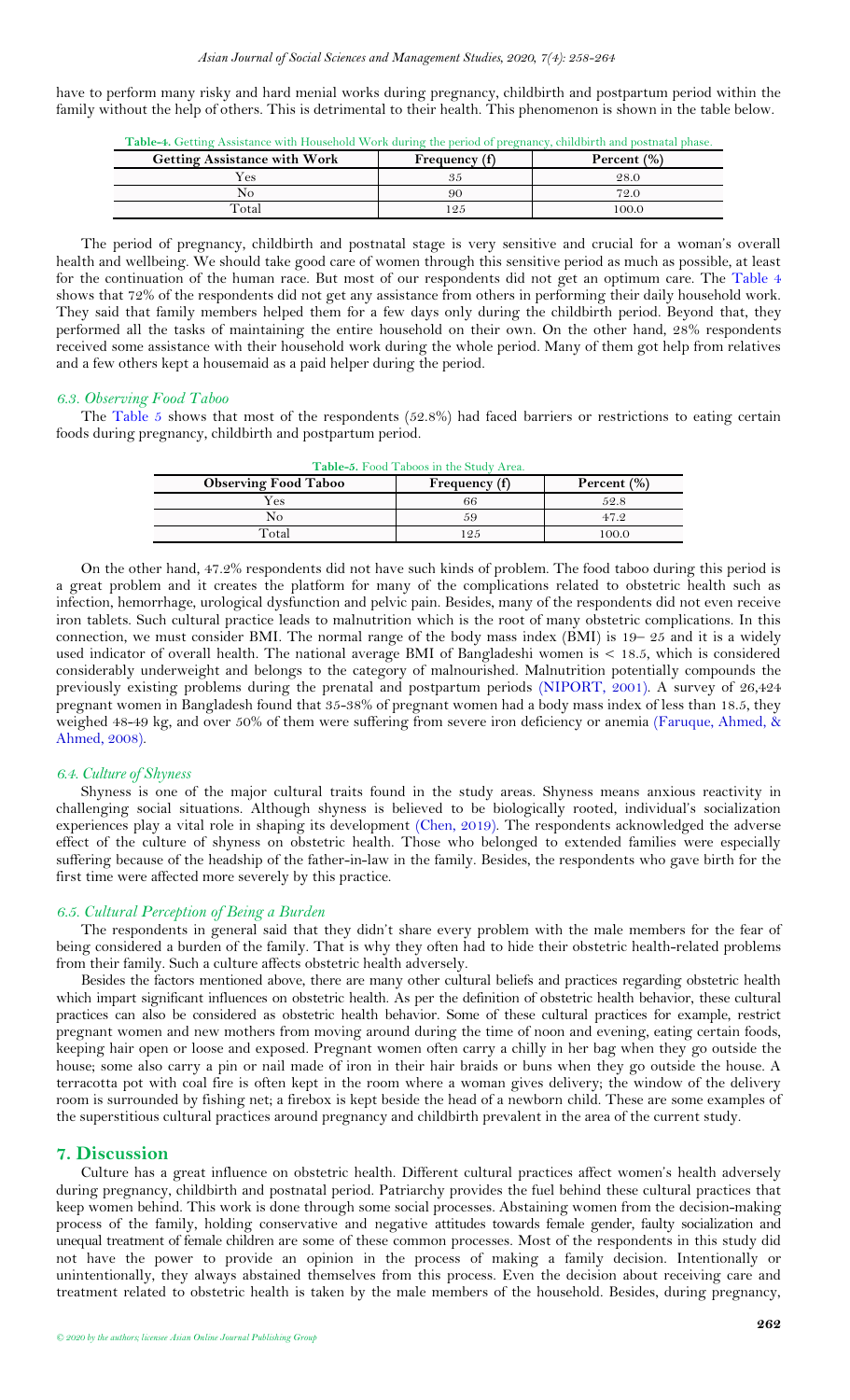childbirth and postnatal period their daily routines and lifestyle are also decided by the husband. In addition to this, the people of the study area are very conservative in regards to particular gender roles. They also raise and socialize their children by strictly following these patriarchal values.

The maintaining of the whole family by women is also a cultural practice of the study area. Especially those who belong to a nuclear family suffer from more difficulties because the women have to perform all the family and daily household activities by themselves from dawn to dusk. Women's health, especially obstetric health is influenced adversely by such kind of workload. In the study area, drinking water for a family is collected from tube-well by women only. Even during the period of pregnancy women perform this task which is very dangerous and harmful for their health; but this work can be easily performed by a male member of a family. This shows their adherence to the traditional gender division of labor deeply rooted in the culture of patriarchy. As a result of the heavy workload, women go through a very critical process during pregnancy period. Moreover, sometimes such kinds of workload prevent them from receiving ANC (Anti Natal Care) visit which is a very important and desirable obstetric health behavior.

Food taboo during pregnancy is a very common cultural practice in Bangladesh. Women refrain from taking nutritious food because of it. Such kind of food taboo affects mother and child health adversely during pregnancy and postnatal period. The respondents said that they did not take iron tablets because of the food taboo. Family members of the respondents told them that it is harmful to take any medicine without any disease, even if it is iron tablets. Besides, they did not take adequate food for maintaining sound health because of certain food taboo. It causes malnutrition which is a big problem in a country like Bangladesh. Almost all people are suffering from malnutrition; however, women are suffering more than men. It creates many health-related problems. It may be concluded that food taboo creates malnutrition through refraining women from taking adequate food which is the root cause of many obstetric complications.

Shyness is a major trait of the culture of the study area. Respondents could not share their obstetric problems with the family members because of such shyness. Women, especially those who gave birth for the first time, suffered from this problem more compared to others. Besides, female members in extended families encountered more of such kinds of cultural problems. Thus, the culture of shyness along with the existing social perception of women being a family burden affects obstetric health adversely.

There are many cultural practices regarding obstetric health and those practices exert significant negative influences on obstetric health. Thesepractices around pregnancy and childbirth can also be considered as obstetric health behavior. Most of these behaviors are superstitious and dominated by local cultural beliefs and practices. Expecting and new mothers are made to abide by these potentially risky obstetric health behaviors. Even the respondents in this paper obeyedthese cultural practices though most of them did not know the logic behind it. They said that they learned these practices from their respective families and society at large, and they did not try to know the logic behind it. Some women also said that they inherited these knowledge and practices from their fore-bearers. Question about the logic of these cultural practices does not rise in their mind. Further study can be conducted to explore the logic of such kinds of cultural practices regarding obstetric health. Some influences or connections of religion may exist behind these health practices and obstetric health behaviors. The study respondents were also practicing some religious mores regarding pregnancy, childbirth and postpartum phase. The Muslim women visited shrines to pray for their unborn or newborn children. They performed different religious rituals more often during these times than at other times. For example, they also donated money, food and other valuable things to the *madrassah or* mosques as well as monks. On the other hand, Hindu women mentioned worshiping particular gods or goddesses for their babies. They also pertained to their baby like Muslim women did. Both Muslim and Hindu families arrange an occasion named *'shad'* as a religious vogue in the study area.

#### <span id="page-6-0"></span>**8. Conclusion**

The current study found that some socio cultural factors such as patriarchy, heavy workload and food taboo during pregnancy and obstetric periods, the culture of shyness and the social perception of being a family burden affected obstetric health of the research participants adversely in the study area. Moreover, different cultural practices rooted in patriarchy and prejudices create significant unfavorable effects on obstetric health. Patriarchy as a social norm and cultural factor affects obstetric health negatively through abstaining women from partaking in the family decision-making process, maintaining conservative attitudes towards female gender and socializing children by following patriarchal values. Women's heavy workload in the household influenced obstetric health negatively through obligating them to perform hard work like fetching water during pregnancy and postpartum period and refraining them from receiving ANC visits and TT vaccination. Food taboo also affected obstetric health adversely by creating malnutrition. Some other influential factors that affected women's obstetric health and health behaviors adversely included the culture of shyness to speak up against oppressive norms, and the traditional view of women as liability. Moreover, there are many cultural practices and religious vogue in the study area and those also influenced obstetric health of the respondents in many ways. In these circumstances, the government of Bangladesh should emphasize on health education to protect women's obstetric health from the adverse effects of cultural factors. This will help the nation to achieve the goal- 3 of the Sustainable Development Goals.

#### <span id="page-6-1"></span>**References**

- <span id="page-6-2"></span>Adamu, Y., & Salihu, H. (2002). Barriers to the use of antenatal and obstetric care services in rural Kano, Nigeria. *Journal of Obstetrics and Gynaecology, 22*(6), 600-603. Available at: https://doi.org/10.1080/0144361021000020349.
- <span id="page-6-5"></span>Asundep, N. N., Carson, A. P., Turpin, C. A., Tameru, B., Agidi, A. T., Zhang, K., & Jolly, P. E. (2013). Determinants of access to antenatal care and birth outcomes in Kumasi, Ghana. *Journal of Epidemiology and Global Health, 3*(4), 279-288. Available at: https://doi.org/10.1016/j.jegh.2013.09.004.

<span id="page-6-6"></span>Bierstedt, R., & Bierstedt, R. (1970). *The social order*. New York: McGraw-Hill.

<span id="page-6-3"></span>Bangladesh Ministry of Health and Family Welfare. (2015). *Health bulletin 2015*. Dhaka: : Government of the People's Republic of Bangladesh Ministry of Health and Family Welfare.

<span id="page-6-4"></span>Bangladesh Ministry of Health and Family Welfare. (2017). *Health bulletin 2017*. Dhaka: Government of the People's Republic of Bangladesh Ministry of Health and Family Welfare.